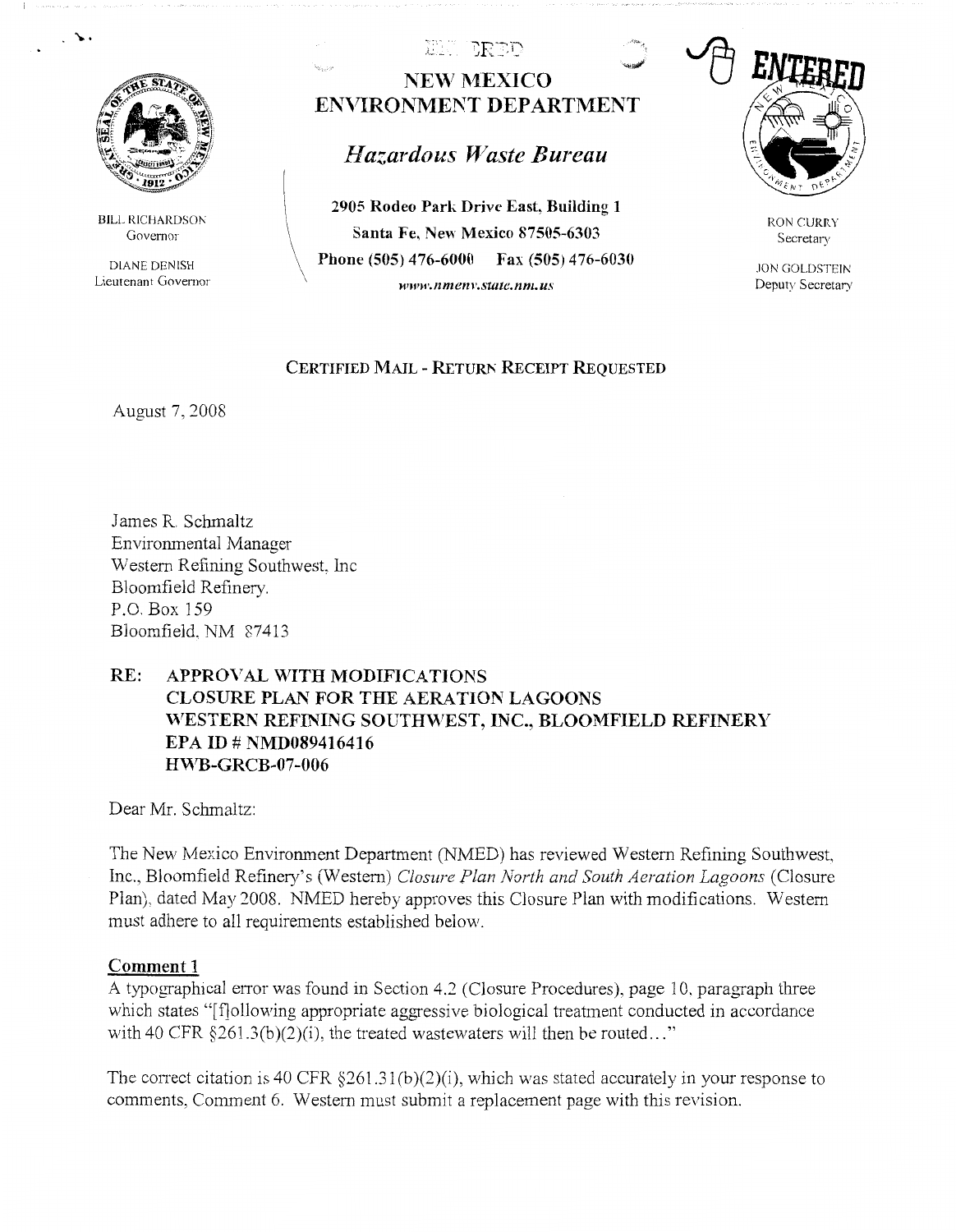Mr. Schmaltz August 7, 2008 Page 2 of 3

#### **Comment 2**

Western stated in their May 28, 2008 letter *Response to March 31, 2008 Notice of Disapproval*, Comment 14 that "[i]n NMED's letter dated June 1, 2007, which instructed Western in the preparation of the closure plan and noted the requirement for a post-closure care permit, the NMED stated that, "[t]he permit will require to conduct short-term and long-term monitoring of soil and groundwater in the vicinity of the surface impoundment.'' Western requests that installation of the ground water monitoring system be implemented pursuant to the post-closure care permit instead of the closure plan for the aeration lagoons."

As part of the closure process, Western must install the four monitoring wells at the locations identified in the attachment Figure 1 (refer to 40 CFR 264.112(b)(5)) and must adhere to the following:

- a. Western must follow the Monitoring Well Construction Requirements located in Section IX of the Order.
- b. The well screen must be approximately 15 feet in length, intersect the water table with approximately five feet of screen above the water table and approximately 10 feet of screen below the water table.
- c. Western must collect soil samples at five foot intervals. The most contaminated sample(s), sample(s) obtained from just above the water table, and any other sample collected at the discretion of Western must be submitted to a certified analytical · laboratory for chemical analysis. The chemical analysis must include diesel range organics (DRO) extended, gasoline range organics (GRO), volatile organic compounds (VOCs), and RCRA metals. lf DRO exceeds 2,000 part per million, then the samples must be analyzed for semi-volatile organic compounds (SVOCs).
- d. Groundwater samples must be collected from the four newly installed monitoring wells no later than five days after the completion of the well development. The samples must be analyzed for DRO extended, GRO, VOCs, SVOCs, RCRA metals, and general chemistry to include major cations and anions. When sampling, Western must follow the applicable requirements found in Section VIII.B (Groundwater and Surface Water Monitoring) of the July 27, 2007 Order.
- e. Since closure of the Aeration Lagoons will begin 60 days after NMED's approval, the monitoring wells must be installed 180 days from the day closure begins. Western must contact NMED one week prior to the start date of closure.

 $\cdot$   $\cdot$   $\cdot$   $\cdot$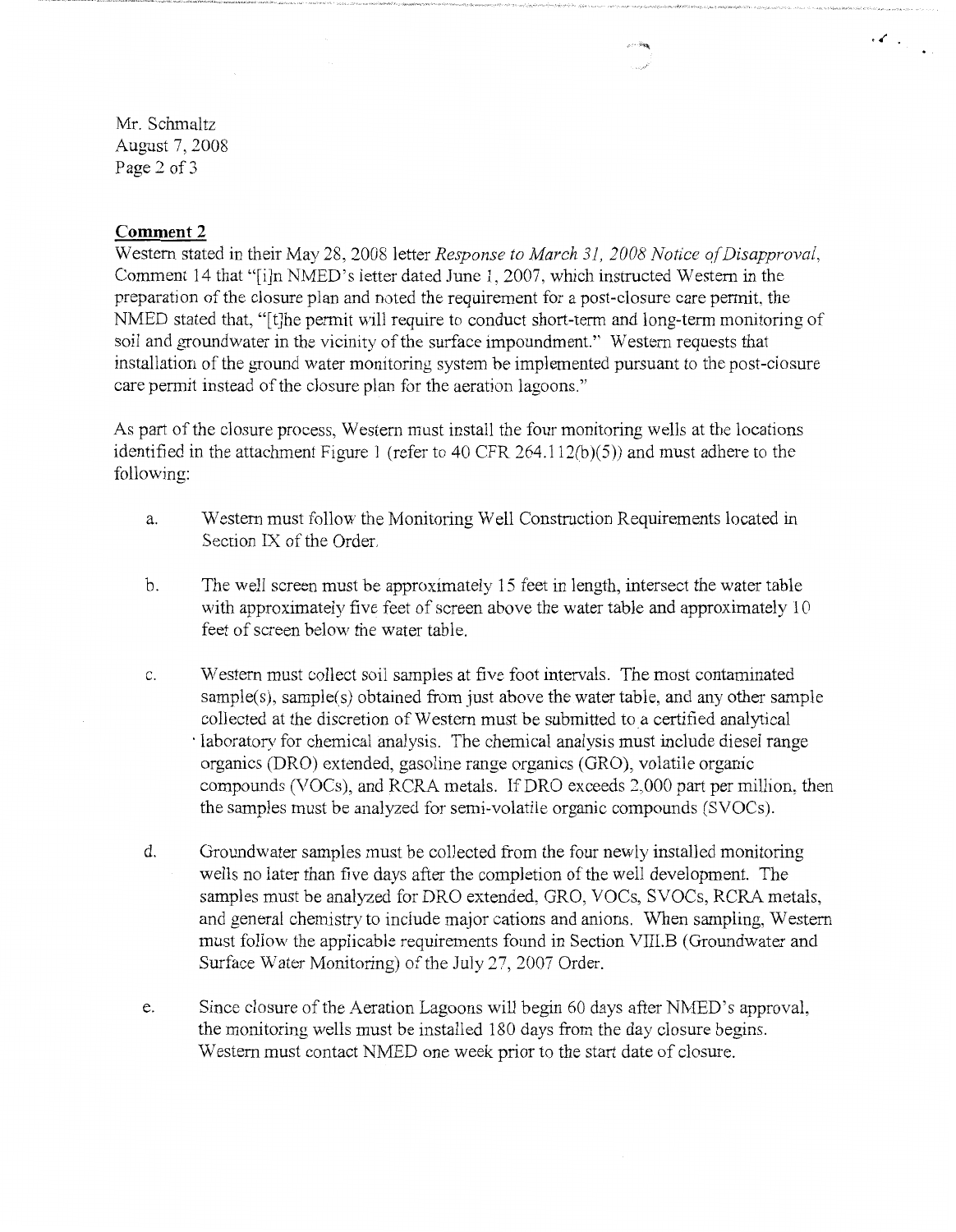Mr. Schmaltz August 7, 2008 Page 3 of 3

 $\mathbb{R}^n$  .

Western must submit a closure report to NMED within 210 days from the day closure is completed and notify NMED in writing of the completion of closure activities at the aeration lagoons within 5 business days of the closure completion date. The closure report must address all closure activities as well as summarize all details of monitoring well installation.

Please contact Hope Monzeglio of my staff at (505) 476-6045, should you have any questions.

Sincerely,

**J.:**<br>John E. Kieling<br>Program Manager

Permits Management Program Hazardous Waste Bureau

cc: J. Bearzi, NMED H'WB D. Cobrain, NMED HWB H. Monzeglio, NMED HWB L. King, EPA Region 6 A. Hains, Western Refining El Paso

 $\mathbf{v}_{k_1,\ldots,k_n}$ 

File: GRCB 2008 and Reading GRCB 07-006